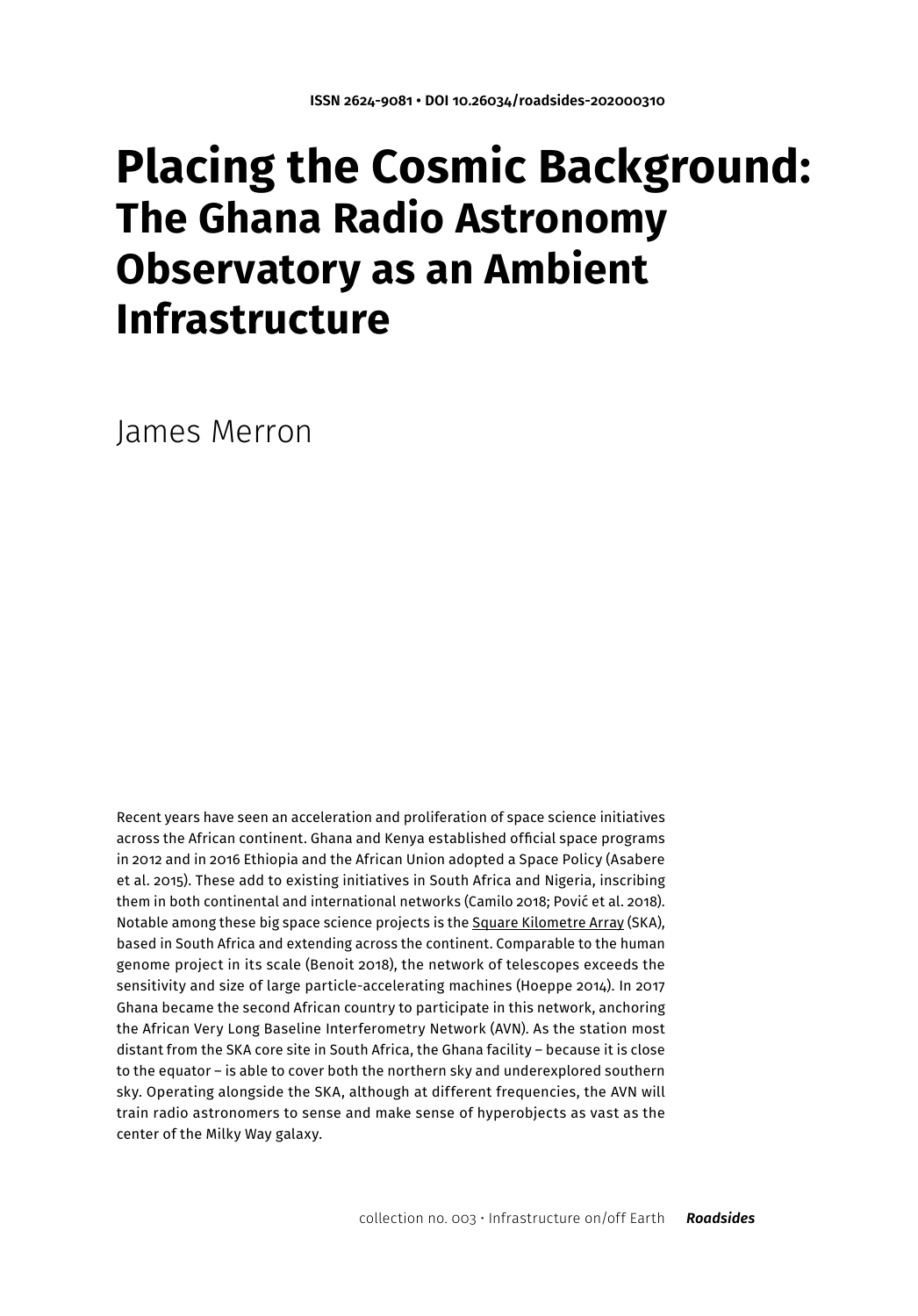

*The Ghana Radio Astronomy Observatory, part of the Square Kilometre Array (SKA).* Photograph: James Merron, June 2018.

Lisa Messeri (2016) has argued that producing science is producing place. Bringing the extra-terrestrial ambitions of astronomy down to Earth therefore needs to be understood within worldly concerns and local contestations (Twidle 2019: 6). In terms of the SKA/AVN, radio frequency interference (or RFI) exposes the contextual relations surrounding these big space science infrastructures (Agar 1994: 12–13). Every time a person living near a telescope uses a microwave or cell phone, they emit a signal that distorts the astronomers' data. One solution is to locate radio observatories in remote locations. When this is not feasible, negotiations between astronomers and residents about electromagnetic interference index a sensorial politics that is often enmeshed within other local conflicts. Based on my account, the SKA/AVN can be read as part of an "ambient infrastructure" (Larkin 2016), shaping the way space is produced, organized and experienced.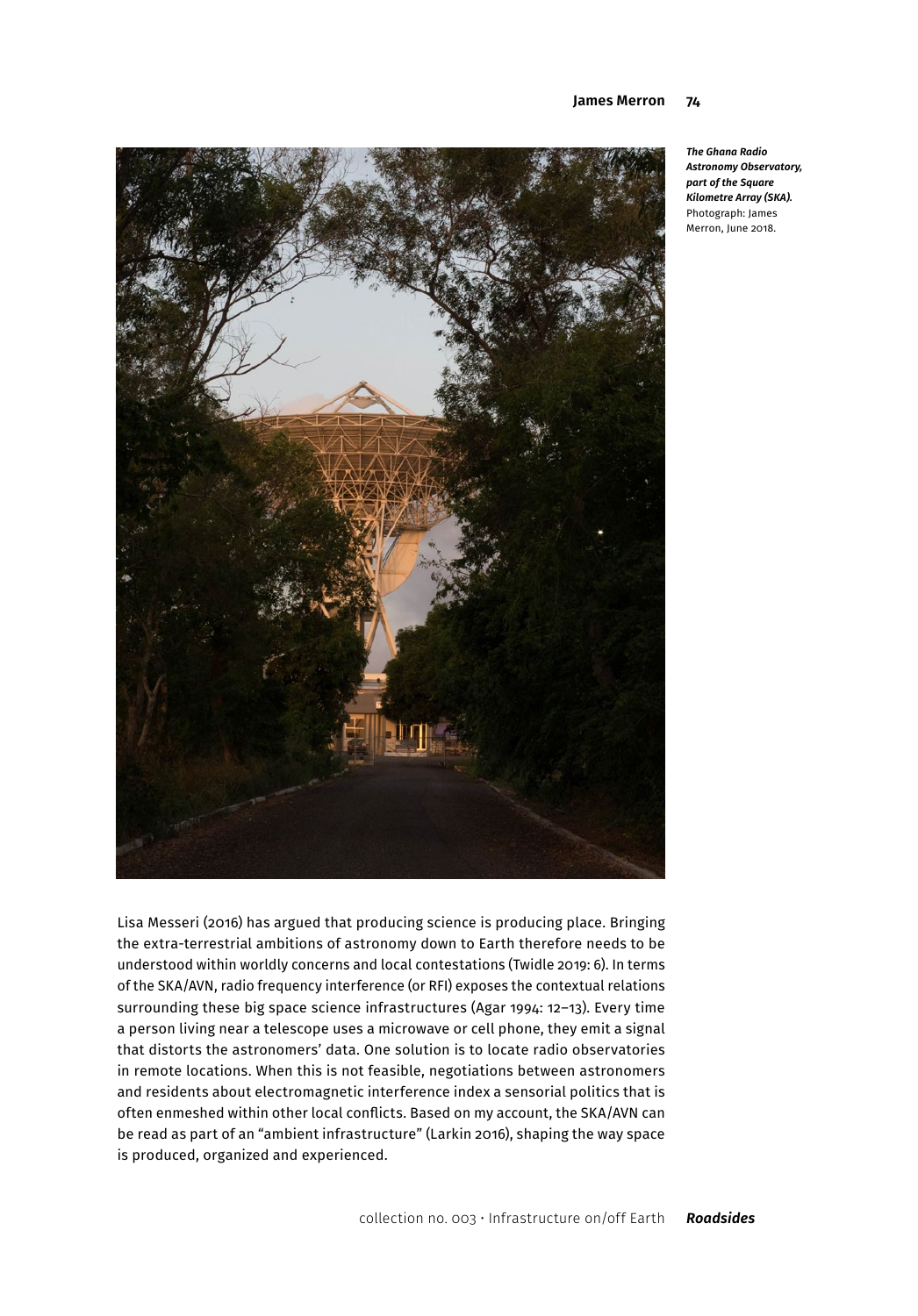The SKA/AVN are radio astronomy projects based on the technique of interferometry, which – simply put – is the scientific practice of linking together a network of individual telescopes in order to create a single large (virtual) dish. The future SKA/ AVN infrastructure will be composed of over 3,000 fifteen-meter telescopes and thousands of receivers, making it the world's "largest telescope and the largest science project in Africa" (Gastrow 2015: 2), not to mention the "Largest scientific [structure on the planet.](https://www.wired.com/story/square-kilometre-array-largest-scientific-structure-ever-africa/)" Its design is similar to the collaboration that produced the first image of a black hole in April 2019, which involved transporting tons of hard drives from observatories in Hawaii, Antarctica and Chile to central correlators in Massachusetts (USA) and Bonn (Germany) where the data was processed and translated into an image (Doeleman 2017).



*A student in the Development in Africa with Radio Astronomy program detecting radio frequency interference near the Ghana Radio Astronomy Observatory.* Photograph: James Merron, June 2018.

collection no. 003 • Infrastructure on/off Earth *Roadsides*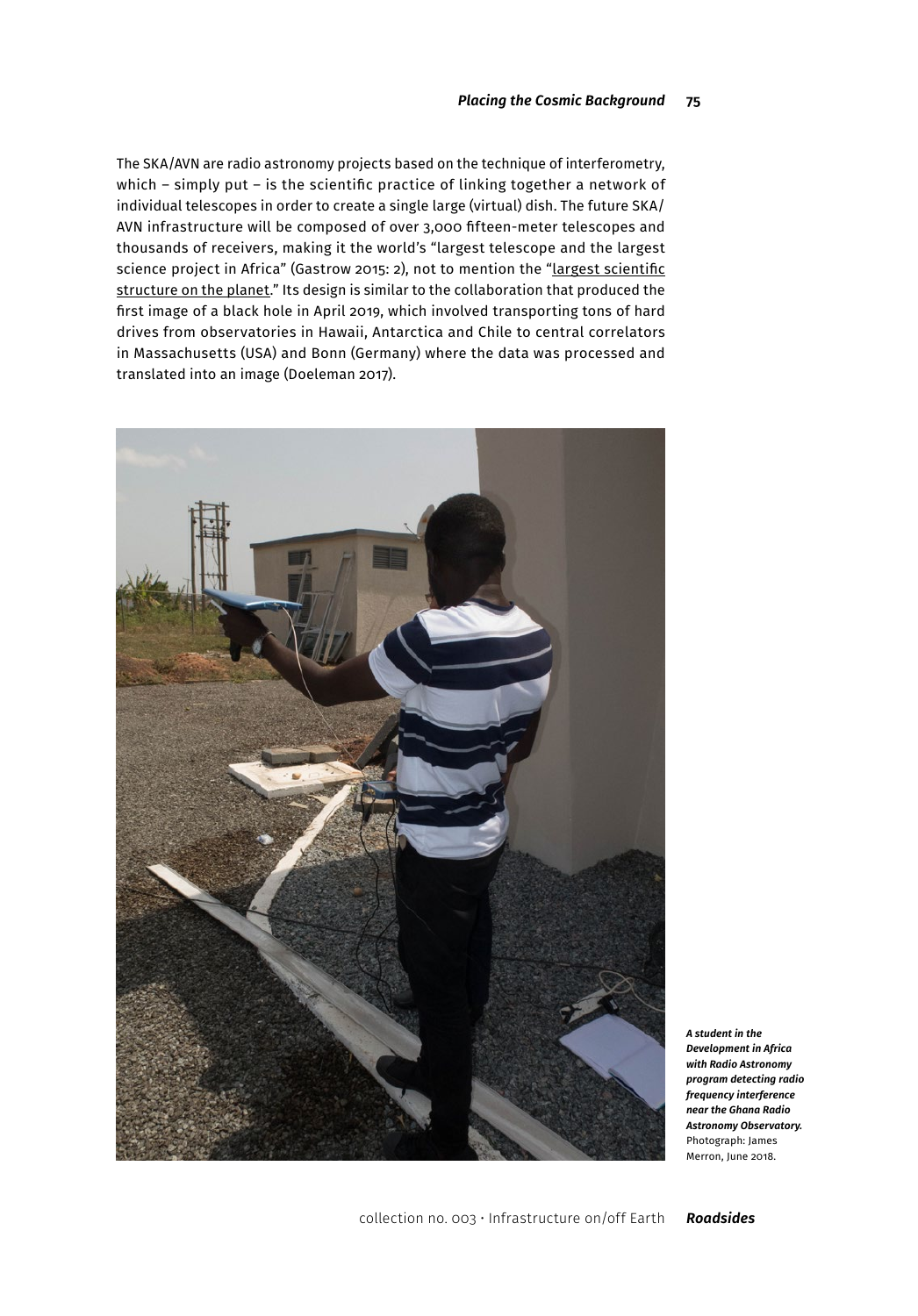Interferometry – like other techniques of multi-wavelength astronomy – is directed at producing data that is made accessible for combination with other data from instrumentation elsewhere in the world (Hoeppe 2012: 1149). As a thing and a relation between things, the SKA/AVN infrastructure provides the grounds upon which other objects operate – in this case, radio telescopes in Africa. And when they operate, they operate as a system, mediating the exchange of information over distance and bringing people, objects, and spaces into interaction with one another (Larkin 2013). Besides the central correlators and high-performance computers that are usually located in the global north, another contact zone of this exchange is the rhizomatic networks of cables that transport power and signals to and between individual telescopes. In the process of cleaning data, the humming of cables indexes another local trace that is erased, since interferometry relies on clean inscriptions.



*Cable wraps that transport data and power from the receiver to highperformance computers in the laboratory below.* Photograph: Andrea Zimmermann, August 2019.

collection no. 003 • Infrastructure on/off Earth *Roadsides*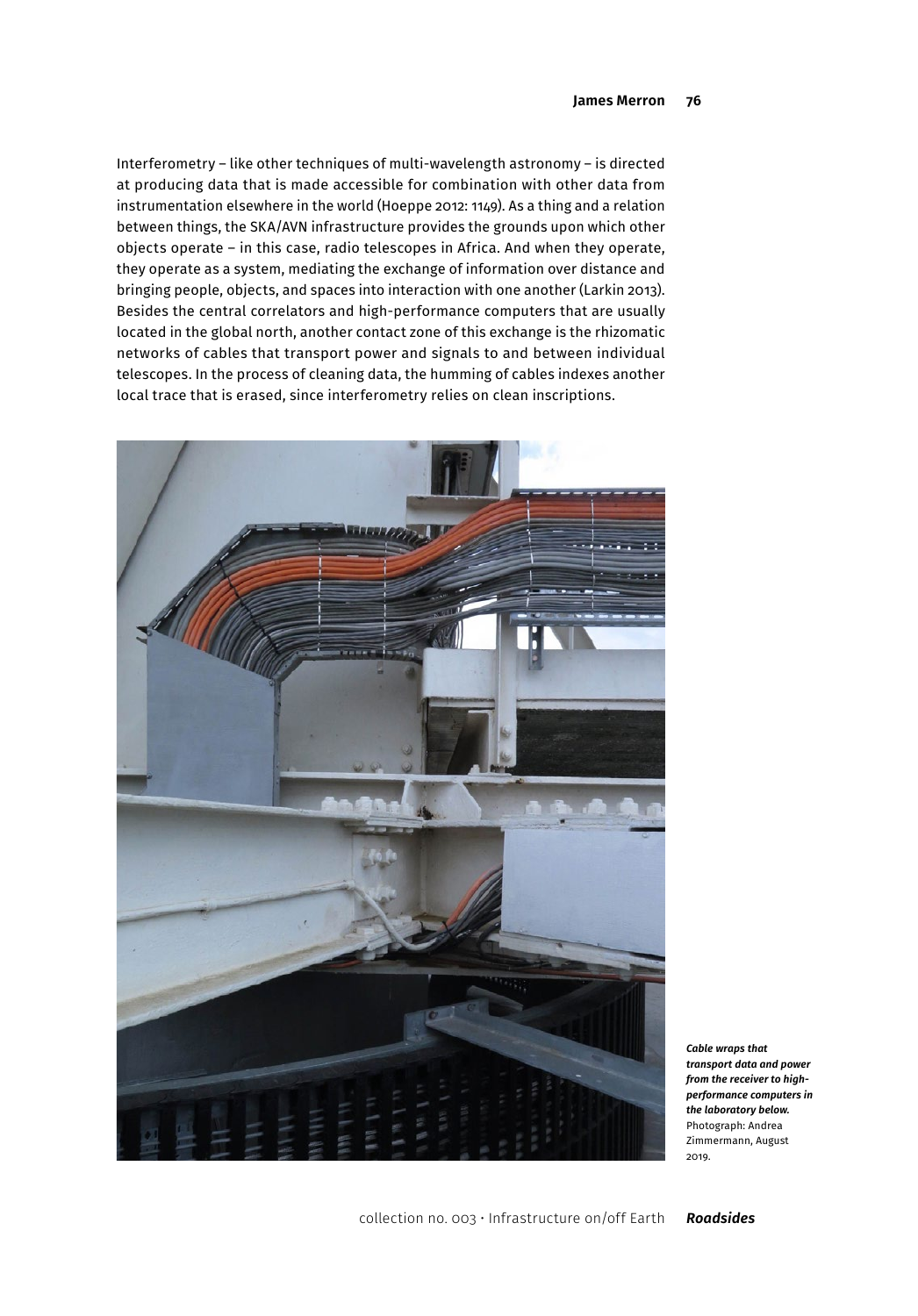The SKA will progress in two phases. Phase One, which ended in 2019, involved the establishment of a network of telescopes in South Africa and Australia. Phase Two is premised on developing radio astronomy science, technology and infrastructure across the African continent. But unlike the individual telescopes built in South Africa, those in the African partner countries will not be built from scratch. Rather, the telescopes are (and will be) constructed from recycled materials sourced from ground-based telecommunications satellite dishes (Hoare 2012), made redundant through the advancement of fiber optics across the African continent (Emmanuel et al. 2014). This idea was conceived by the late Michael Gaylard who, during two years of repair to the Hartebeesthoek Radio Astronomy Observatory in South Africa, used Google Maps to scour the continent for [old telecommunications dishes](https://www.researchgate.net/publication/262690091_An_African_VLBI_network_of_radio_telescopes) that could be converted into radio telescopes (Gaylard 2013; Thondikulam et al. 2013).

West Africa's first radio telescope is located on the periphery of Ghana's rapidly urbanising capital city, Accra, at a site called [Kuntunse.](https://www.google.com/maps/place/Ghana+Radio+Astronomy+Observatory,+Kutunse,+Ghana/@5.75059,-0.3073383,17z/data=!3m1!4b1!4m5!3m4!1s0xfdf0ab61be31e17:0x7ad88de34f8740f2!8m2!3d5.75059!4d-0.3051496) In its previous existence, the device had already made possible the exchange of information over long distances. In 1981, President Hilla Limann of Ghana used the facility to make a phone call to Margaret Thatcher, which was the first call made by international direct dial in Ghana and one of the first in Sub-Saharan Africa (Amoah 2014). Dr. Abdul Ibrahim – lecturer in Geographic Information Systems at the University of Ghana – recalled during a conversation we had in 2018 that the commissioning of the satellite dish also coincided with Princess Diana's wedding in 1981 (which, like the call to Thatcher, was broadcast throughout Ghana to all who could receive the signal). In 2008 the satellite receiver was sold to telecommunications giant Vodafone, which temporarily made use of the facility until 2015, when the company handed it back over to the Ghanaian Government.

Before the ground-based telecommunications satellite receiver became a radio telescope in 2017, residents of Kuntunse had already occupied the unused land surrounding the facility. The afterlife of this space infrastructure has now intensified a land dispute between Vodafone (which still owns the land), the Ghana Atomic Energy Commission (which oversees the facility's operations), and the people of Kuntunse. Based on my observations though, the farmers and residents living adjacent to the telescope do not threaten it in any material sense. The trouble only begins once they turn on their cell phones, televisions or microwaves, since these devices interfere with the cosmic signals that the scientists are trying to detect with the telescope. Devices that emit electromagnetic signals produce a local trace that astronomers construct as "noise," an impurity and a threat to their ability to make authoritative claims. Thus, while premised on producing and sharing "clean" data within transnational networks, the interferometry infrastructure is emplaced within distinctly local conditions constituted by this unwanted interference.<sup>1</sup>

There are, broadly stated, two kinds of astronomy: optical and radio.2 Optical astronomy is mediated by lenses through which galactic sources are tracked and interpreted. In this format, interference is generated by light pollution, mostly originating from nearby cities. On the other hand, radio astronomers "see" beyond the visible spectrum of light, transducing invisible radio waves into images. Somewhat paradoxically, this vision is achieved by telescopes that "listen" to radio waves (Twidle 2019).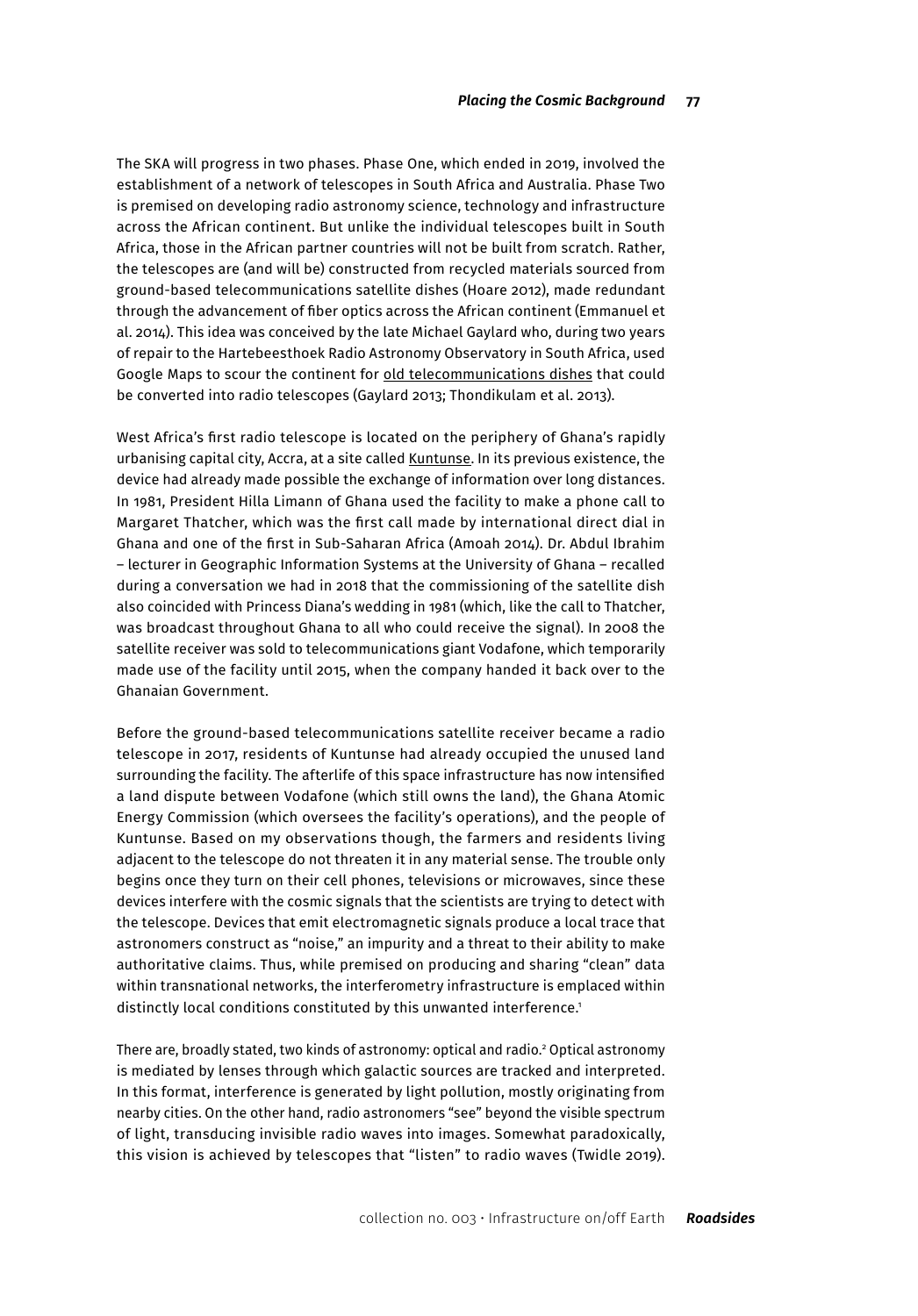#### **78 James Merron**

*The Ghana Radio Astronomy Observatory from a distance.* Photograph: James Merron, June 2018.

不作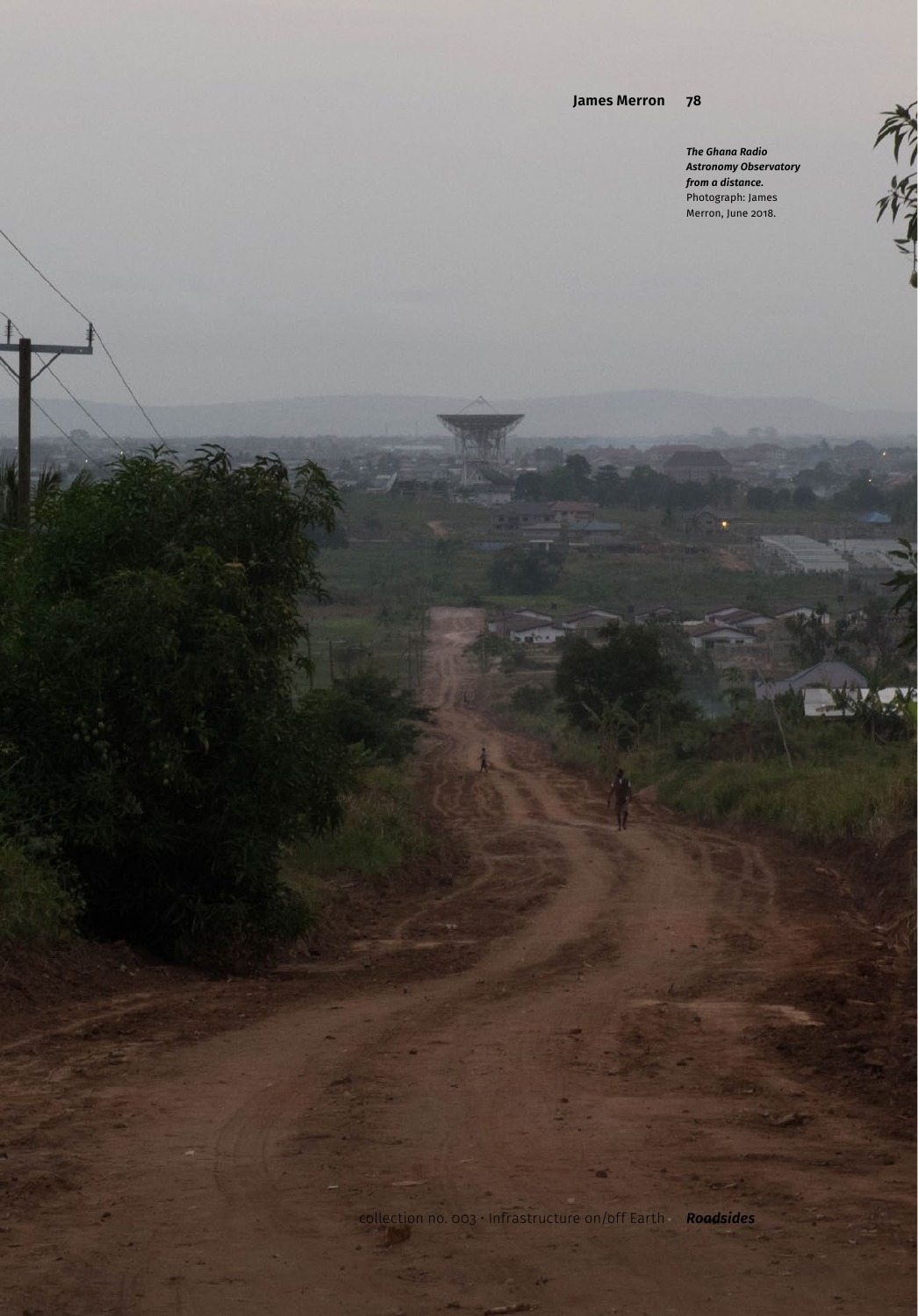In this sense, Jon Agar (1994: 13) has posited that while optical astronomers are concerned with "dark skies," radio astronomers seek "quiet skies." However, alluding to interference in this way confuses the form and function of radio astronomy and the exact type of sensorial politics it makes possible. Do astronomers "hear" radio waves, "listen" to the cosmos, or "see" images? Addressing these ambiguities would lead to a better understanding of the relationality of outer space and the ambient conditions it produces on Earth, particularly in terms of the radio frequencies that technologies compete over.

The "encroachment" of Kuntunse residents around the Ghana Radio Astronomy Observatory is defined in relationship to the electromagnetic spectrums they inhabit, which construct them (and their devices) as ambient. Brian Larkin (2016) defines ambience as "a bodily reaction to lived reality and a cognition achieved through taste, touch, hearing, seeing and smell." This account, however, is limited to the human body, whereas the sensorial politics of radio astronomy emerges when technologies and frequency interfere with one another. Inspired by Larkin's analysis, my account takes a different approach in order to highlight conceptual entanglements at the intersection of astronomy, infrastructure and senses that go beyond human eyes, ears, mouths and noses. Of course, there is a diversity of ways through which to conceive of and analyse infrastructures, and the act of defining something as an (ambient) infrastructure is ultimately a categorization moment through which certain epistemological, methodological and political commitments become important (Larkin 2013: 330).

Treating radio astronomy in terms of its ambient conditions places outer space infrastructures, bringing their ambitions down to Earth and situating them in the context of local conditions and competing claims over space, on and off Earth (see Chinigò 2019; Walker 2019).

#### **Notes:**

1 This also includes instrumentation and modes of usage (Hoeppe 2012: 1149). For instance, non-cosmic noise helps maintenance workers find and repair problems in the devices they use, as Stephan Helmreich (2016) has pointed out apropos the large interferometer used to detect a gravitational wave for the first time in 2015.

2 This is a simplification, since doing astronomy at any wavelength – from x-rays, ultraviolet light and infrared to gamma rays – can be considered another "kind" of astronomy. The rendering of astronomy as either radio or optical simply serves my purpose of highlighting different sources of interference (credit to Götz Hoeppe for making this clear to me).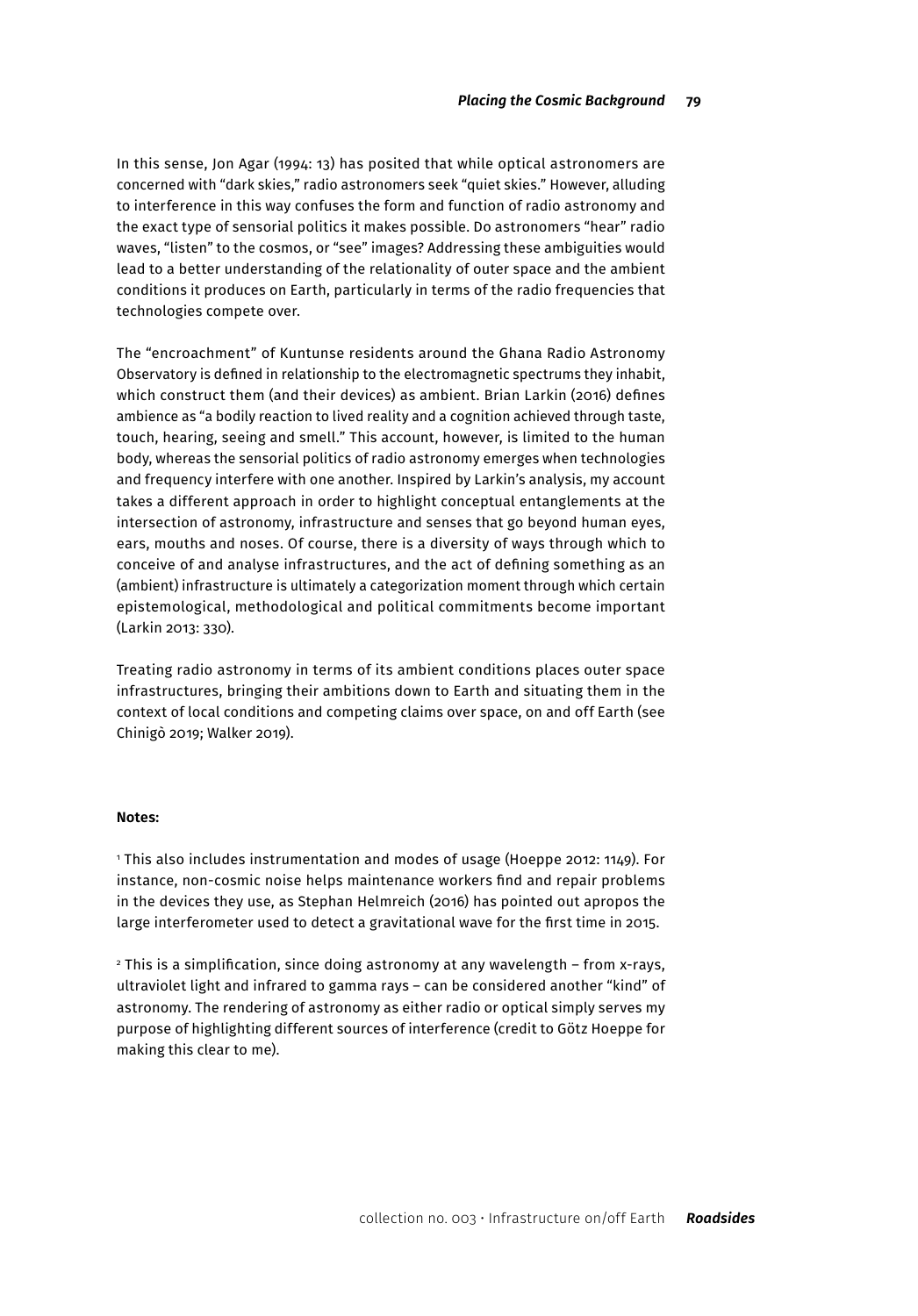#### **References:**

Agar, John. 1994. "Making a Meal of the Big Dish: The Construction of the Jodrell Bank Mark 1 Radio Telescope as a Stable Edifice, 1946–57." *The British Journal for the History of Science* 27 (1): 3–21.

Amoah, Lloyd G. Adu. 2014. *Impacts of the Knowledge Society on Economic and Social Growth in Africa*. Pennsylvania: IGI Global.

Asabere, Bernard Duah et al. 2015. "Radio Astronomy in Africa: The case of Ghana." *arXiv preprint arXiv:1503.08850*.

Benoit, Kenneth. 2018. "The Challenges of Big Data for the Social Sciences." Public lecture at the London School of Economics. Available at [https://www.youtube.com/](https://www.youtube.com/watch?v=IG9RfpGTmJk&t=2379s) [watch?v=IG9RfpGTmJk&t=2379s](https://www.youtube.com/watch?v=IG9RfpGTmJk&t=2379s).

Camilo, Fernando. 2018. "African Star Joins the Radio Astronomy Firmament." *Nature Astronomy* 2 (7): 594–94.

Chinigò, Davide. 2019. "From the 'Merino Revolution' to the 'Astronomy Revolution': Land Alienation and Identity in Carnarvon, South Africa." *Journal of Southern African Studies* 45 (4): 749–66.

Doeleman, Sheperd S. 2017. "Seeing the Unseeable." *Nature Astronomy* 1 (10): 646-47.

Emmanuel, Proven-Adzri et al. 2014. "Ghana in the Square Kilometre Array." *Advances in Research* 2 (12): 1040–45.

Gastrow, Michael. 2015. "Science and the Social Media in an African Context: The case of the Square Kilometre Array telescope." *Science Communication* 37 (6): 703–22.

Gaylard, Michael. 2013. "Expanding Radio Astronomy in Africa." *Materials Science and Engineering* 44: 1–4.

Helmreich, Stefan. 2016. "Gravity's Reverb: Listening to Space-Time, or Articulating the Sounds of Gravitational-Wave Detection." *Cultural Anthropology* 31 (4): 464–92.

Hoare, Melvin G. 2012. "Recycling for Radio Astronomy." A*stronomy & Geophysics*  53 (1): 19–21.

Hoeppe, Götz. 2012. "Astronomers at the Observatory: Place, Visual Practice, Traces." *Anthropological Quarterly* 85 (4): 1141–60.

Hoeppe, Götz. 2014. "Working data together: The accountability and reflexivity of digital astronomical practice." *Social Studies of Science* 44 (2): 243–70.

Larkin, Brian. 2013. "The Politics and Poetics of Infrastructure." *Annual Review of Anthropology* 42 (1): 327–43.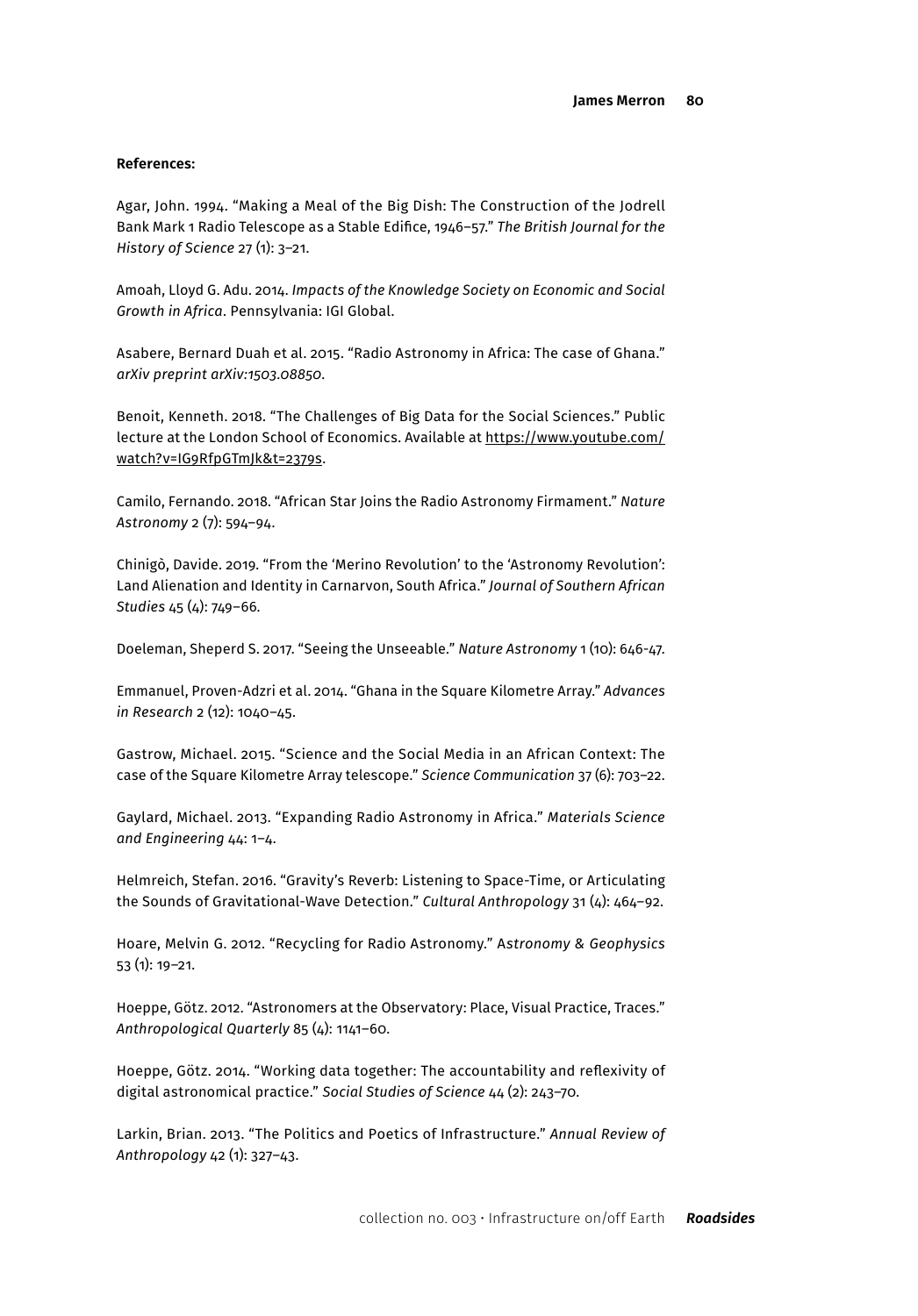Larkin, Brian. 2016. "Ambient Infrastructures: Generator Life in Nigeria." *Technosphere Magazine*. Available at: [https://technosphere-magazine.hkw.de/p/Ambient-Infrastructures-](https://technosphere-magazine.hkw.de/p/Ambient-Infrastructures-Generator-Life-in-Nigeria-fCgtKng7vpt7otmky9vnFw)[Generator-Life-in-Nigeria-fCgtKng7vpt7otmky9vnFw](https://technosphere-magazine.hkw.de/p/Ambient-Infrastructures-Generator-Life-in-Nigeria-fCgtKng7vpt7otmky9vnFw).

Messeri, Lisa. 2016. *Placing Outer Space: An Earthly Ethnography of Other Worlds*. Durham, NC: Duke University Press.

Pović, Mirjana, et al. 2018. "Development in Astronomy and Space Science in Africa." *Nature Astronomy* 2 (7): 507–10.

Thondikulam, Venkatasubramani L. et al. 2013. "Engineering Processes for the African VLBI network." *Materials Science and Engineering* 44 (1): 1-4.

Twidle, Hedley. 2019. "Impossible Images: Radio Astronomy, the Square Kilometre Array and the Art of Seeing." *Journal of Southern African Studies* 45 (4): 767–90.

Walker, Cherryl. 2019. "Cosmopolitan Karoo: Land, Space and Place in the Shadow of the Square Kilometre Array." *Journal of Southern African Studies* 45 (4): 1–22.

**Cite as:** Merron, James. 2020. "Placing the Cosmic Background: The Ghana Radio Astronomy Observatory as an Ambient Infrastructure." *Roadsides* 3: 73-81. DOI: [https://doi.org/10.26034/roadsides-202000310.](https://doi.org/10.26034/roadsides-202000310)

### **Author:**



**James Merron** is a postdoctoral research associate at the Center for African Studies Basel, Switzerland. He works collaboratively as part of the [Aesthetics from the Margins project](https://zasb.unibas.ch/en/research/research-projects/aesthetics-from-the-margins/), which explores how people on the geopolitical periphery sense and make sense of the world. James utilizes science studies and ethnomethodology to frame his research.